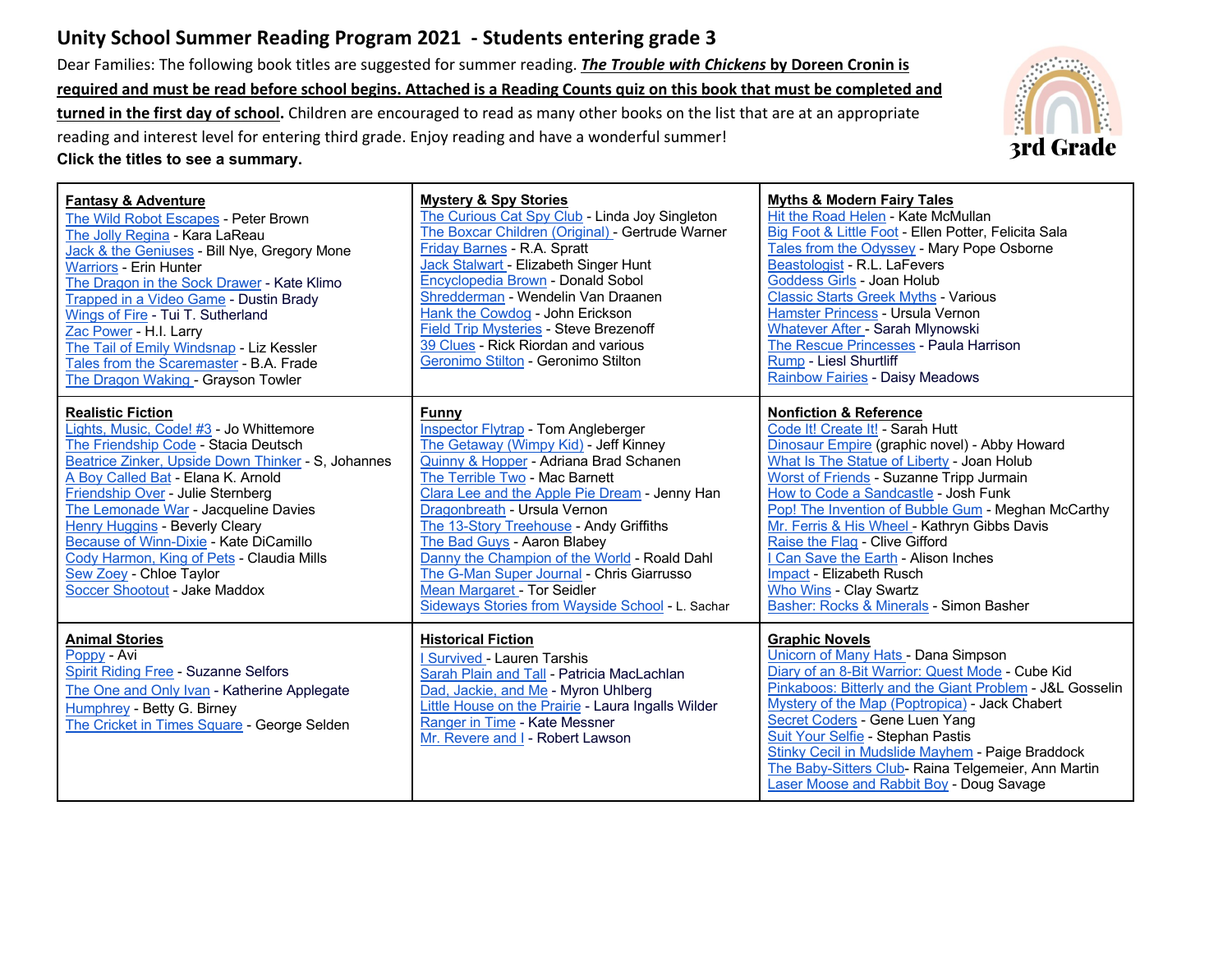

# Supply List 2021-2022

#### **Pens, pencils, markers, highlighters, office supplies:**

- ❏ 1 Pencil Box
- $\Box$  10 # 2 pencils (no mechanical pencils, please)\*
- ❏ 1 small pencil sharpener
- ❏ 2 pair of scissors
- ❏ 1 24 box of crayons or colored pencils\*
- $\Box$  1 10 box of markers
- ❏ 3 highlighters\*
- ❏ 2 glue sticks\*
- ❏ 8 packs of Post-it-Notes
- ❏ 1 pack of loose-leaf notebook paper (wide ruled, NOT college ruled )

#### **Folders:**

- ❏ 1 Folder with pockets and **three metal tabs.** This folder will be used for Music
- ❏ 3 Two- pocket folders for Spanish, Homework, and Unfinished Work

## **Notebooks:**

- ❏ 4 Composition Notebooks
	- ❏ Math
	- ❏ Reading
	- ❏ Writing
	- ❏ Science & Social Studies

## **General:**

- $\Box$  1 backpack NO rolling backpacks. This will be a fourth grade privilege
- ❏ Reasonably sized lunchbox